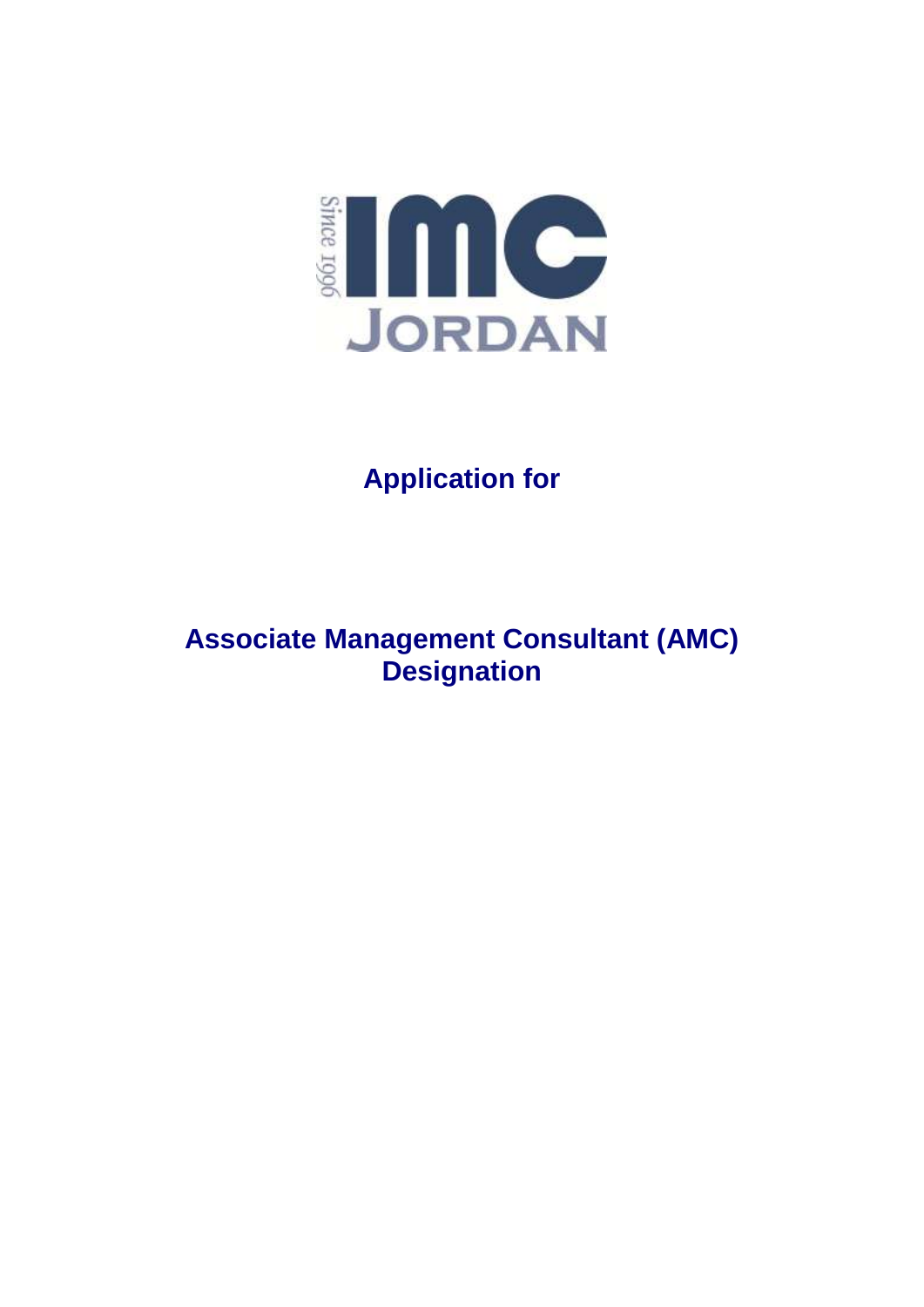### **Personal Data**

(Please print or type)

| Mobile Phone: _________________             | Work Phone: ____________ |                                            |
|---------------------------------------------|--------------------------|--------------------------------------------|
| Zip Code: ____________                      | City:                    | <u> 1989 - Johann John Harrison, franc</u> |
|                                             |                          |                                            |
|                                             |                          |                                            |
| Are you a member of IMC Jordan? YES _______ |                          | NO <sub>co</sub>                           |
| <b>What is Your Membership Type?</b>        |                          |                                            |

Please answer the following questions. The facts surrounding any question to which you answer (YES) should be explained in detail on a separate sheet:

1. Are you presently charged with or have you ever been convicted or found guilty of any felony or misdemeanor directly relating to your management consulting practice?

YES NO NO

2. Are you presently, or have you during the past five years, been the subject of any civil legal action directly relating to your management consulting practice?

YES NO NO LOCAL THE NO LOCAL THE SAME RESERVE TO A LOCAL THE SAME RESERVE TO A LOCAL THE SAME RESERVE TO A LOCAL THE SAME RESERVE TO A LOCAL THE SAME RESERVE TO A LOCAL THE SAME RESERVE TO A LOCAL THE SAME RESERVE TO A LOC

3. Are you presently, or have you during the past five years, been the subject of a consumer complaint filed with any consumer protection agency?

YES NO NO LOCAL NO LOCAL TRANSPORTER THE SAME RESERVE THAT AND THE SAME RESERVE THAT AND THE SAME RESERVE THAT A THE SAME RESERVE THAT A SAME RESERVE THAT A THE SAME RESERVE THAT A SAME RESERVE THAT A THE SAME RESERVE THAT

4. Are you presently, or have you during the last five years been the subject of any disciplinary action by a management consulting professional association?

YES \_\_\_\_\_\_\_\_\_\_\_\_ NO \_\_\_\_\_\_\_\_\_

#### **Application Fee:**

*Please enclose the application fee of JD 50. The fee is non-refundable unless, on the basis of information supplied in this application and supporting documents, it is determined that the applicant is ineligible for certification.*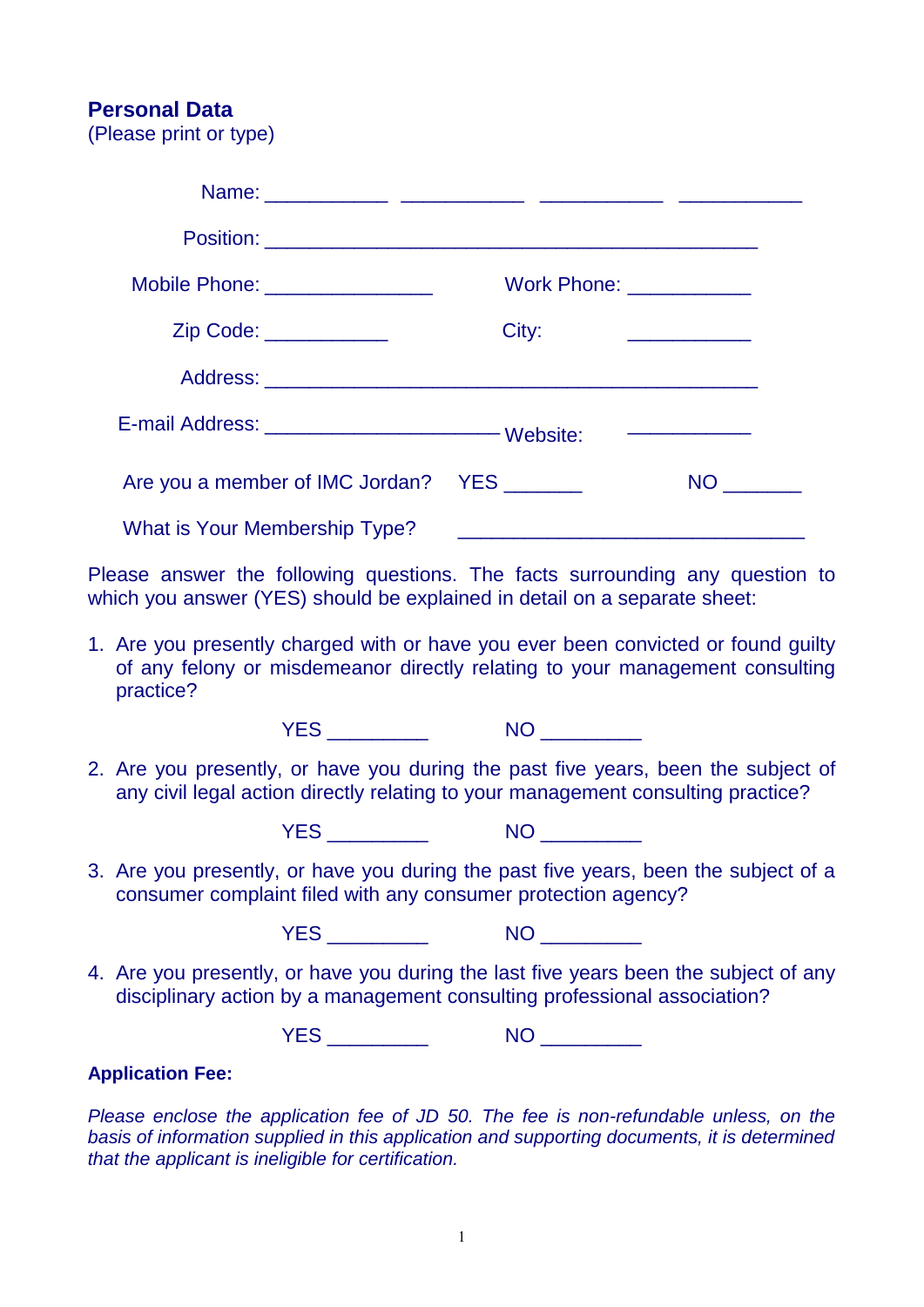## **Consulting Practice:**

Please list below: (1) Your primary areas of practice, and (2) The type of clients you serve.

| ,我们也不能在这里的时候,我们也不能在这里的时候,我们也不能会在这里的时候,我们也不能会在这里的时候,我们也不能会在这里的时候,我们也不能会在这里的时候,我们也                                                                                                                                        |
|-------------------------------------------------------------------------------------------------------------------------------------------------------------------------------------------------------------------------|
| <b>Higher Education:</b><br>Please submit documentation to verify degree(s) earned. Acceptable<br>documentation includes a photocopy of your degree, a final transcript, or official<br>verification from your college. |
| College/University<br><b>Years of Attendance</b><br>(Name, City, State) From To Major Field of Study Degree Awarded                                                                                                     |
| Undergraduate                                                                                                                                                                                                           |
| Graduate/Post-Graduate                                                                                                                                                                                                  |
| <b>Professional Education:</b><br>Have you yet attended IMC-Jordan's "Management Consulting: A Workshop for<br><b>Associate Professionals"?</b><br><b>YES __________</b>                                                |
|                                                                                                                                                                                                                         |
| Have you attended an IMC Annual Conference?<br>$\blacksquare$                                                                                                                                                           |
|                                                                                                                                                                                                                         |
| Have you attained any professional certificates?<br>YES ____________    NO __________                                                                                                                                   |
| If yes, please provide the name of the certificate and the certifying authority                                                                                                                                         |

\_\_\_\_\_\_\_\_\_\_\_\_\_\_\_\_\_\_\_\_\_ \_\_\_\_\_\_\_\_\_\_\_\_\_\_\_\_\_\_\_\_\_\_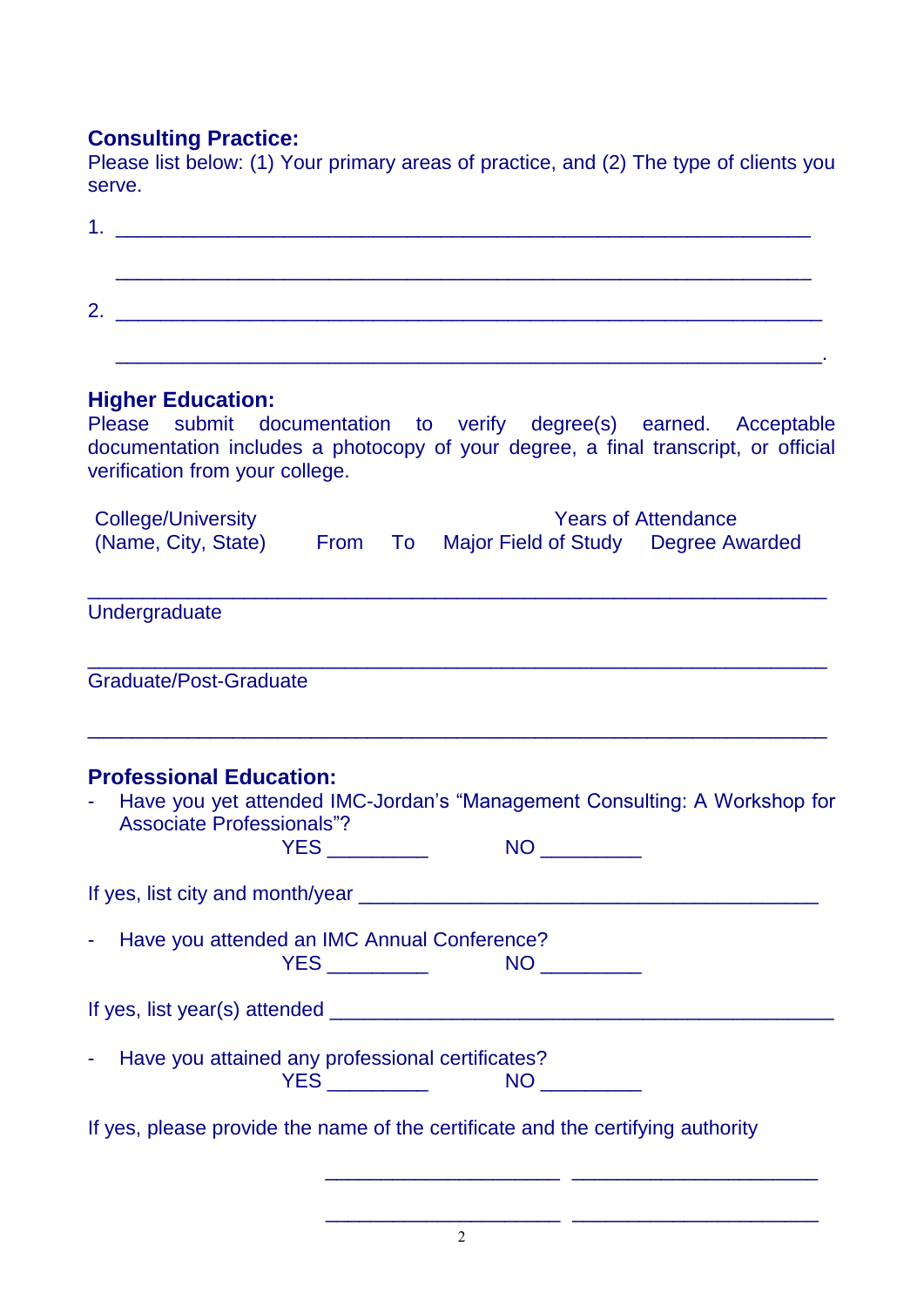## **Employment: Consulting Experience**

List all firms in which you have been employed in a *consulting* position.

| <b>Contact Name, Firm Name</b><br>Address, Telephone and Fax | Position(s)<br><b>Held</b> | From<br>Mo/Yr. | To<br>Mo/Yr. | %Time<br>Consulting |
|--------------------------------------------------------------|----------------------------|----------------|--------------|---------------------|
|                                                              |                            |                |              |                     |
|                                                              |                            |                |              |                     |
|                                                              |                            |                |              |                     |

### **Non-Consulting Experience**

List all firms in which you have been employed in a *non-consulting* position.

| <b>Contact Name, Firm Name</b><br>Address, Telephone and Fax | Position(s) Held | From<br>Mo./Yr. | To<br>Mo./Yr. |
|--------------------------------------------------------------|------------------|-----------------|---------------|
|                                                              |                  |                 |               |
|                                                              |                  |                 |               |
|                                                              |                  |                 |               |

## **Current Duties and Responsibilities**

## **Standards of Independence Self - Attestation:**

(Please indicate "yes" or "no" in the space provided)

1. Is the defined purpose of your business or profession the provision of advice or assistance about a process of management to clients with management responsibilities?

 $\overline{a_1}$  , and the set of the set of the set of the set of the set of the set of the set of the set of the set of the set of the set of the set of the set of the set of the set of the set of the set of the set of the se

2. Are you either a solo practitioner of management consulting, or a member of a firm, group or division specifically charged with providing management consulting services?

 $\overline{a_1}$  ,  $\overline{a_2}$  ,  $\overline{a_3}$  ,  $\overline{a_4}$  ,  $\overline{a_5}$  ,  $\overline{a_6}$  ,  $\overline{a_7}$  ,  $\overline{a_8}$  ,  $\overline{a_9}$  ,  $\overline{a_9}$  ,  $\overline{a_9}$  ,  $\overline{a_9}$  ,  $\overline{a_9}$  ,  $\overline{a_9}$  ,  $\overline{a_9}$  ,  $\overline{a_9}$  ,  $\overline{a_9}$  ,

3. Is a substantial objective of your position to promote, provide technical support for, or sell the non-management consulting commercial interests of your employer, parent company or any affiliated entity?